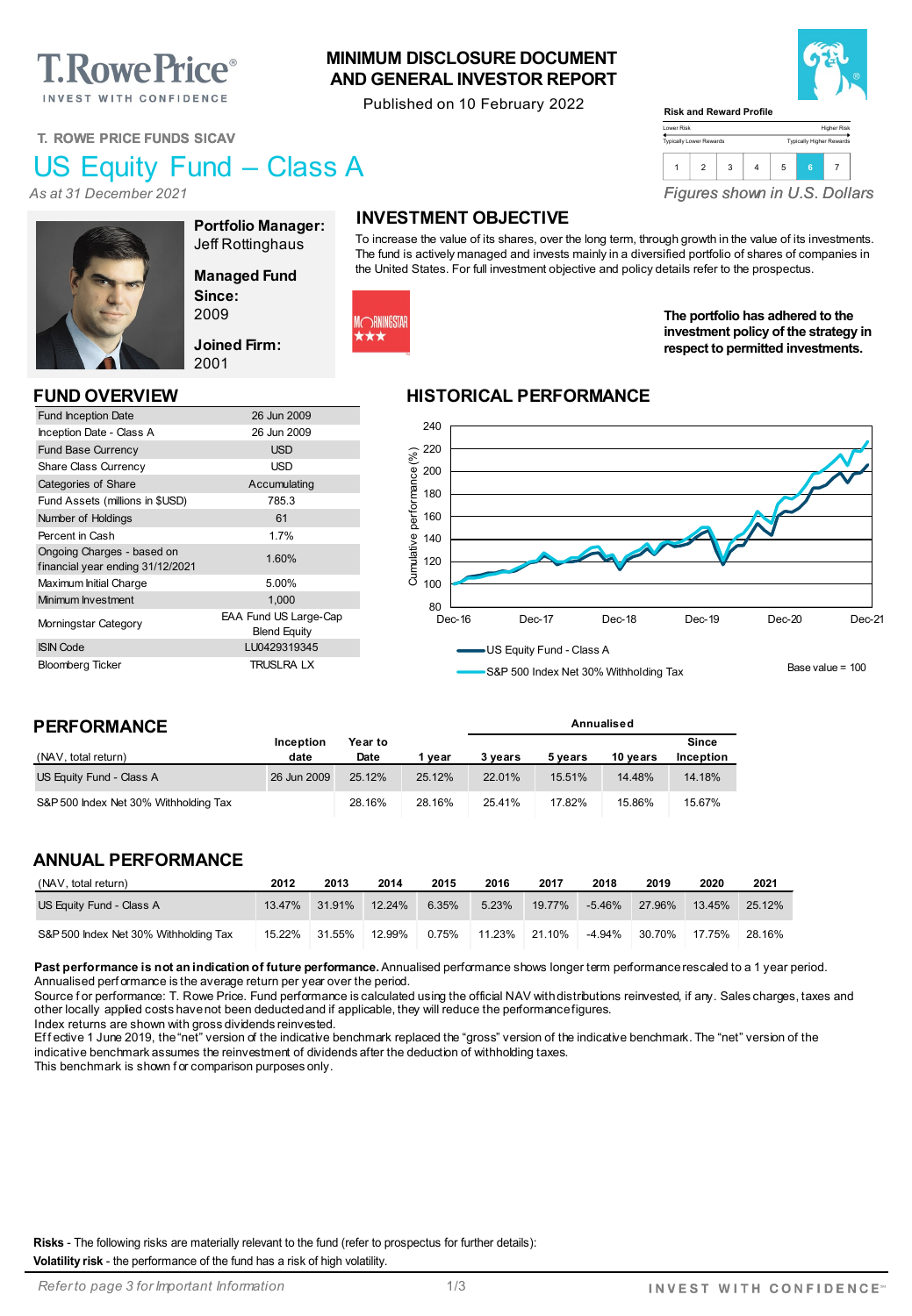| <b>Issuer</b>      | Industry                           | % of Fund |
|--------------------|------------------------------------|-----------|
| Microsoft          | Softw are                          | 7.8       |
| Amazon.com         | Internet & Direct Marketing Retail | 5.0       |
| Alphabet           | Interactive Media & Services       | 4.8       |
| UnitedHealth Group | Health Care Providers & Services   | 2.5       |
| Johnson & Johnson  | Pharmaceuticals                    | 2.4       |
| PepsiCo            | <b>Beverages</b>                   | 2.3       |
| Marsh & McLennan   | <b>Insurance</b>                   | 2.2       |
| I inde             | Chemicals                          | 21        |
| Danaher            | Life Sciences Tools & Services     | 2.1       |
| Coca-Cola          | <b>Beverages</b>                   | 2.0       |

### **TOP 10 ISSUERS SECTOR DIVERSIFICATION**

| Sector                          |      | % of Fund Fund vs Comparator Benchmark |     |
|---------------------------------|------|----------------------------------------|-----|
| <b>Communication Services</b>   | 8.5  | $-1.6$                                 |     |
| Consumer Discretionary          | 12.5 | $-0.1$                                 |     |
| <b>Consumer Staples</b>         | 7.0  |                                        | 1.2 |
| Energy                          | 0.0  | $-2.7$                                 |     |
| <b>Financials</b>               | 10.3 | $-0.3$                                 |     |
| <b>Health Care</b>              | 15.2 |                                        | 1.9 |
| Industrials & Business Services | 10.4 |                                        | 2.6 |
| Information Technology          | 25.4 | $-3.7$                                 |     |
| <b>Materials</b>                | 3.2  | 0.6                                    |     |
| <b>Real Estate</b>              | 2.1  | $-0.6$                                 |     |
| <b>Utilities</b>                | 3.6  |                                        |     |

T. Rowe Price uses the current MSCI/S&P Global Industry Classification Standard (GICS) f or sector and industry reporting. T. Rowe Price will adhere to all updates to GICS f or prospective reporting.

#### **ASSET DIVERSIFICATION**

| <b>Asset Class</b> | % of Fund 31/12/2021 | % of Fund 30/09/2021 |
|--------------------|----------------------|----------------------|
| Equity             | 98.3                 | 96.8                 |
| Cash               | 17                   | 32                   |

As compared to last quarter, there have been changes to the composition by asset allocation as shown in the table above

The comparator benchmark data is for the S&P 500 Index Net 30% Withholding Tax.

#### **OPERATIONAL INFORMATION**

| Domicile:              | Luxembourg                           |
|------------------------|--------------------------------------|
| Trading days:          | All bank business days in Luxembourg |
| Trading cut-off time:  | 13.00 Central European Time          |
| Valuation time:        | 16:00 Central European Time          |
| Distribution payments: | None                                 |